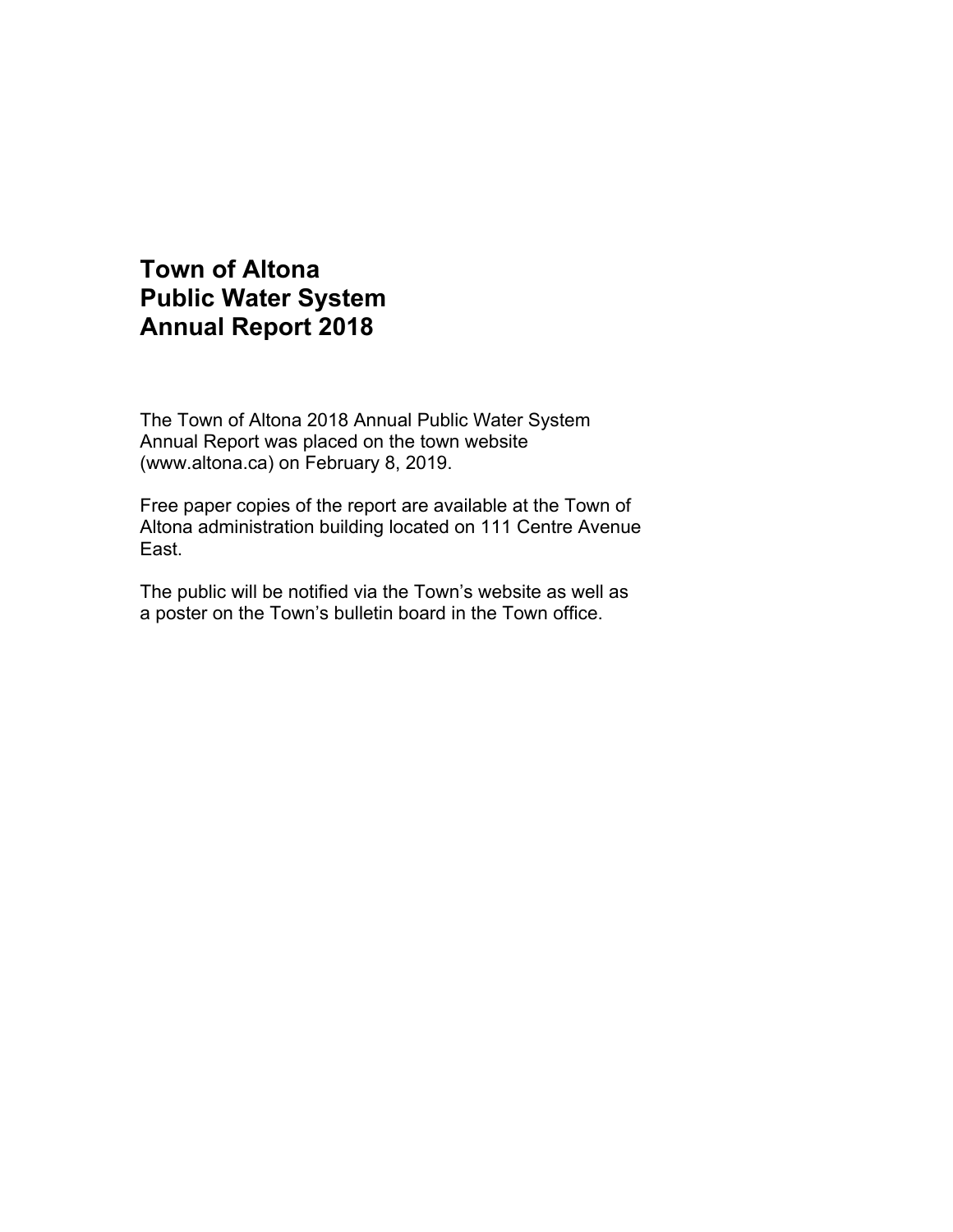# **Town of Altona Public Water System Annual Report 2018**

Name of the Public Water system: **Altona Public Water System** Name of the Legal Owner: **The Town of Altona** Phone: **204.324.6468**  Contact person: **Dan Gagné (CAO)**  Email: dan.gagne@altona.ca

**Supervisor**: **Clint Derksen**  Phone: **204.324.7467**  Email: clint.derksen@altona.ca **Senior Operator: Jack Enns** Phone: **204.324.7022**  Email: waterworks@altona.ca

**Report Prepared: January 23, 2019**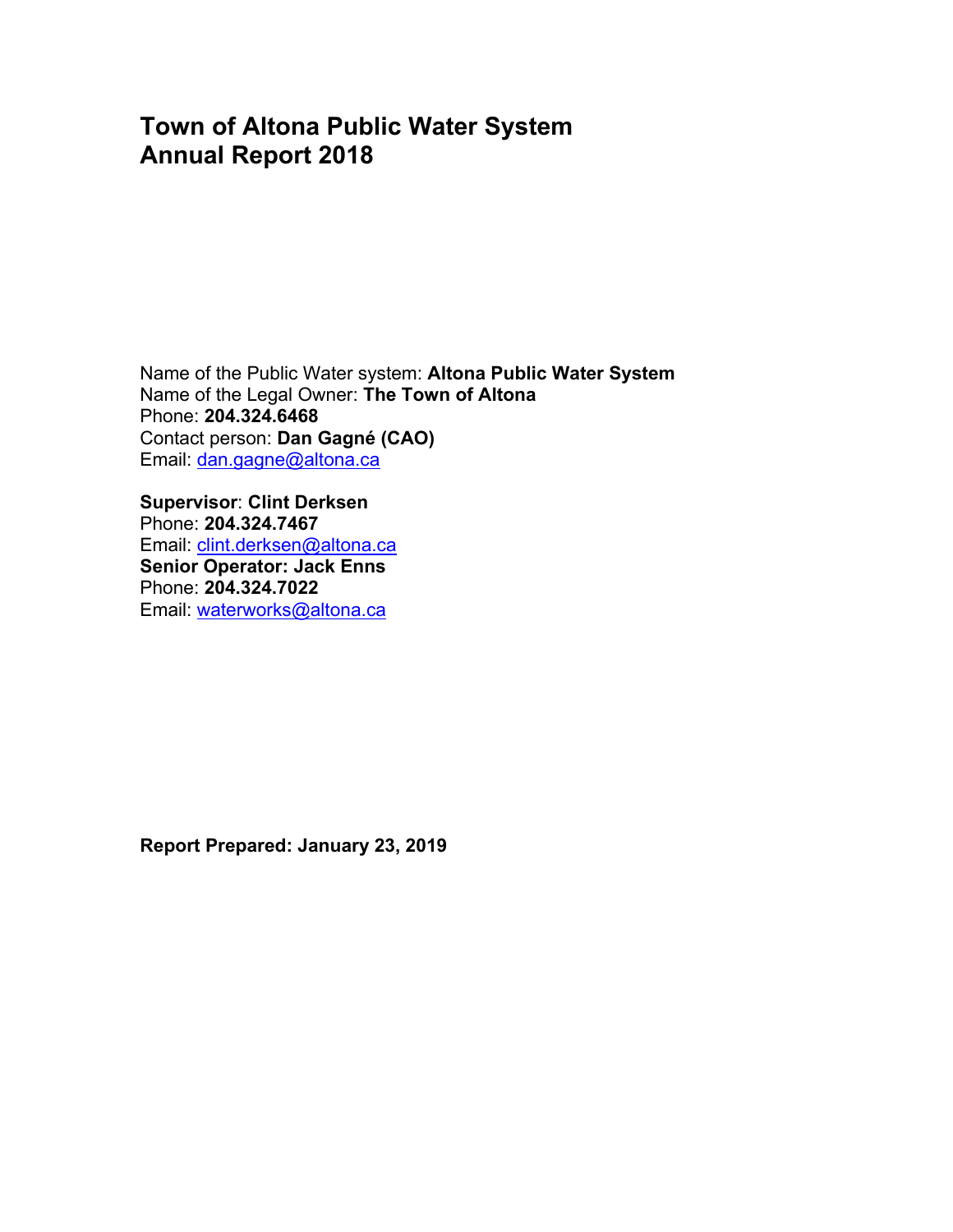# **The 2018 Annual Report for the Town of Altona summarizes the Water Utility's ability to distribute safe potable water and meet provincial regulations.**

### *1. Description of the Water System:*

The Altona Water System provides potable water to a population of approximately 4,218 residents. Treated water supplied by the Pembina Valley Water Coop meets all objectives as stated in the Guidelines for Canadian Drinking Water Quality.

#### **1.1 Water Supply Source**

The Altona Water System receives treated water from Letellier which is 20 kilometres east of Altona. The Letellier plant draws water from the Red River and treats the water before distribution.

#### **1.2 Distribution System**

Treated water from the reservoirs is pumped throughout the Altona distribution system via four variable frequency driven 15 horsepower duty pumps and two 75 horsepower emergency pumps. The approximate 33 kilometers of piping is 99% looped and is comprised of 59% AC, 40% PVC, and 1% HDPE.

#### **1.3 Storage Reservoirs**

| Name: North End Reservoir | Capacity: 3 222 000 L |
|---------------------------|-----------------------|
| Name: South End Reservoir | Capacity: 1 453 000 L |

#### **1.4 Number of Connections, population served and types of users**

The Altona distribution system is comprised of 1,375 service connections. All connections are metered. Domestic use is the largest consumer with approximately 65% while commercial use is approximately 35%.

#### **1.5 Classification and Certification**

Operators are certified under Manitoba Conservation's *Water and Wastewater Facility Operators Regulation* under the *Environment Act*

 Clint Derksen- Supervisor Cert # 2014-081 - WD2, WWC2, WWT1 Matthew Aaron Schmidt  $ID # 0008410 - WD2$ , WWC2, WWT1 Jackson Enns ID # 03223 – WD2, WWC2, WWT2 Chris McNeil ID# 03536 – WD1, WWC1, WWT2

 *WT-Water Treatment WD-Water Distribution WWT-Waste Water Treatment WWC-Waste Water Collection CC-Conditional Certificate* 

# *2. Disinfection system in use*

The last step before distribution is the addition of 12% sodium hypochlorite to the water while entering the reservoirs. The dosage is flow-paced to maintain a minimum of 0.5 mg of free chlorine per litre before it enters the distribution system. There is a minimum of 0.1 mg of free chlorine per litre at all times in the distribution system.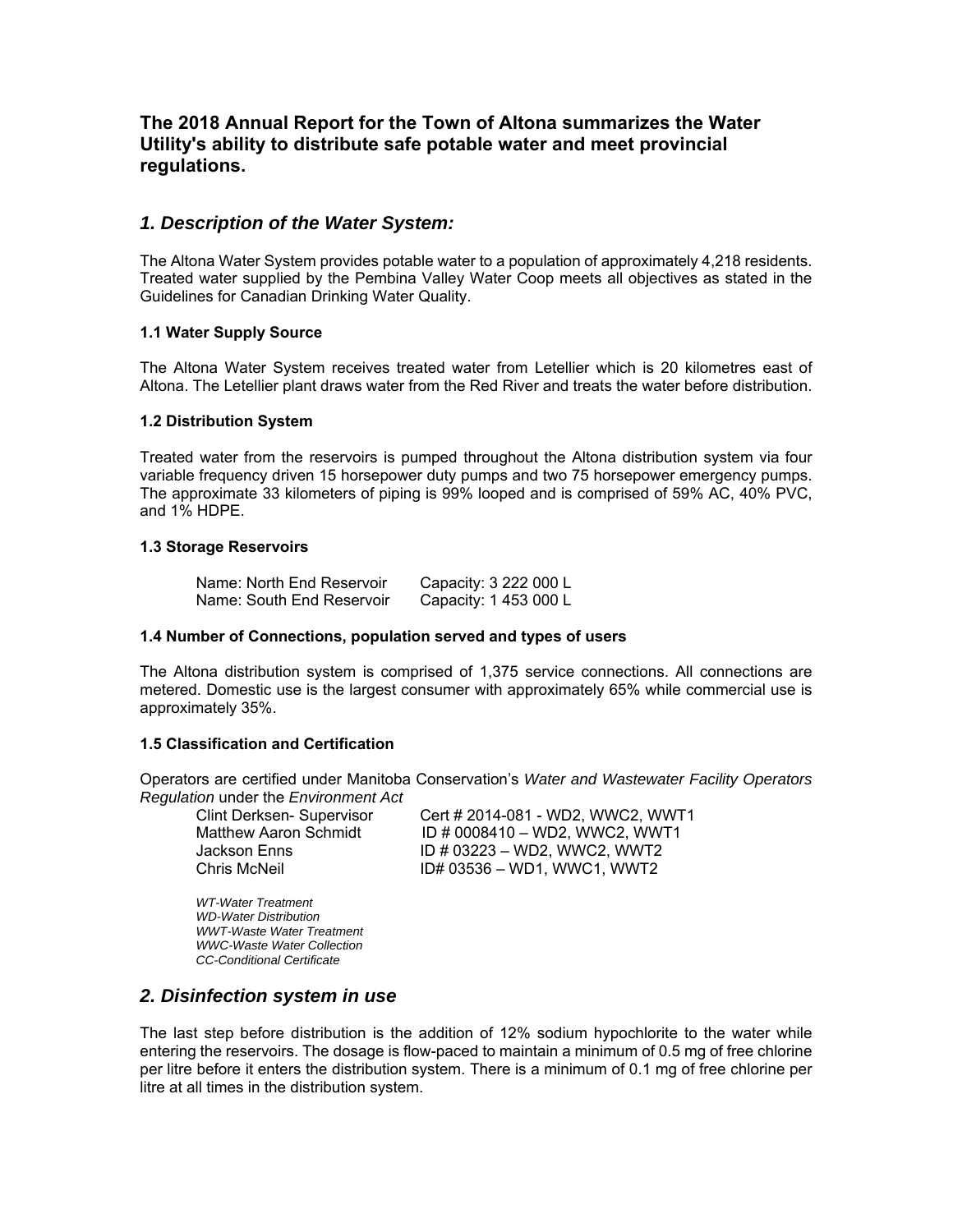#### **2.1 Equipment and monitoring requirements**

As required, the Altona PWS insures continuous disinfection is maintained by stocking all spare parts for chlorinators and a complete spare chlorinator is kept at the reservoirs.

Free Available and Total Chlorine residuals are monitored **daily** by staff and on-line chlorine analyzers at the reservoirs and bi-weekly throughout the distribution system. A *Hach* portable colorimeter test kit, which is calibrated annually, is used for the testing at the South reservoir. An Orbeca portable colorimeter test kit, which is also calibrated annually, is used for the testing at the North reservoir. All results are recorded on the appropriate monitoring forms. Bi-weekly samples are sent to ALS labs for testing. Quarterly THM/HAA analysis were also performed in 2018. Monthly chlorination reports are sent to the Drinking Water Officer at the end of each month.

Tests performed bi-weekly:

-**Total Coliform:** a measurement of the total coli form present in bi-weekly samples submitted to ALS labs.

-**Escherichia coli**: a measurement of the Escheria coli present in bi-weekly samples submitted to ALS labs.

Quarterly samples, every other year, are also collected in the distribution system and sent to the lab for **THM** testing and **HAA** testing.

- **THM** is the abbreviation for Trihalomethane, which is a chlorination/disinfection byproduct.

- **HAA** is the abbreviation for Haleo Acetic Acid, which is a chlorination/disinfection byproduct.

#### **2.2 Overall performance**

For 2018, the Altona PWS met all daily and bi-weekly sampling requirements achieving a 100% efficiency rating. The following tables outline the requirements and performance of the PWS in the Town of Altona for 2018 as outlined in the Operating License (see attached 2018 Annual Compliance Audit)

| <b>Disinfection Monitoring and Reporting</b>                                              | Regulatory       | <b>PWS</b>  |  |
|-------------------------------------------------------------------------------------------|------------------|-------------|--|
|                                                                                           | Requirement      | Performance |  |
| A) Free Chlorine residual entering the distribution system<br>Section 21(1)a - MR 40/2007 | $\geq 0.5$ mg/L  | 100%        |  |
| B)Frequency of testing entering the distribution system<br>Section A - MR 40/2007         | Daily            | 100%        |  |
| C)Free Chlorine residual in the distribution system<br>Section 22a - MR 40/2007           | $\geq 0.1$ mg/L  | 100%        |  |
| D)Frequency of testing in the distribution system<br>Section A - MR 40/2007               | <b>Bi-Weekly</b> | 100%        |  |
| E)Report Submissions<br>Section 25(2) - MR 40/2007                                        | Monthly          | 100%        |  |
| The PWS has met all regulatory requirements for 2018 in this area.                        |                  |             |  |

#### **Bacteriological Monitoring and Reporting Manufacture Regulatory PWS** Requirement Performance

| A) Number of samples of watering leaving the North End | 26 | 100% |
|--------------------------------------------------------|----|------|
| Reservoir                                              |    |      |
| Schedule $A - MR 40/2007$                              |    |      |
| B) Number of samples of watering leaving the South End | 26 | 100% |
| Reservoir                                              |    |      |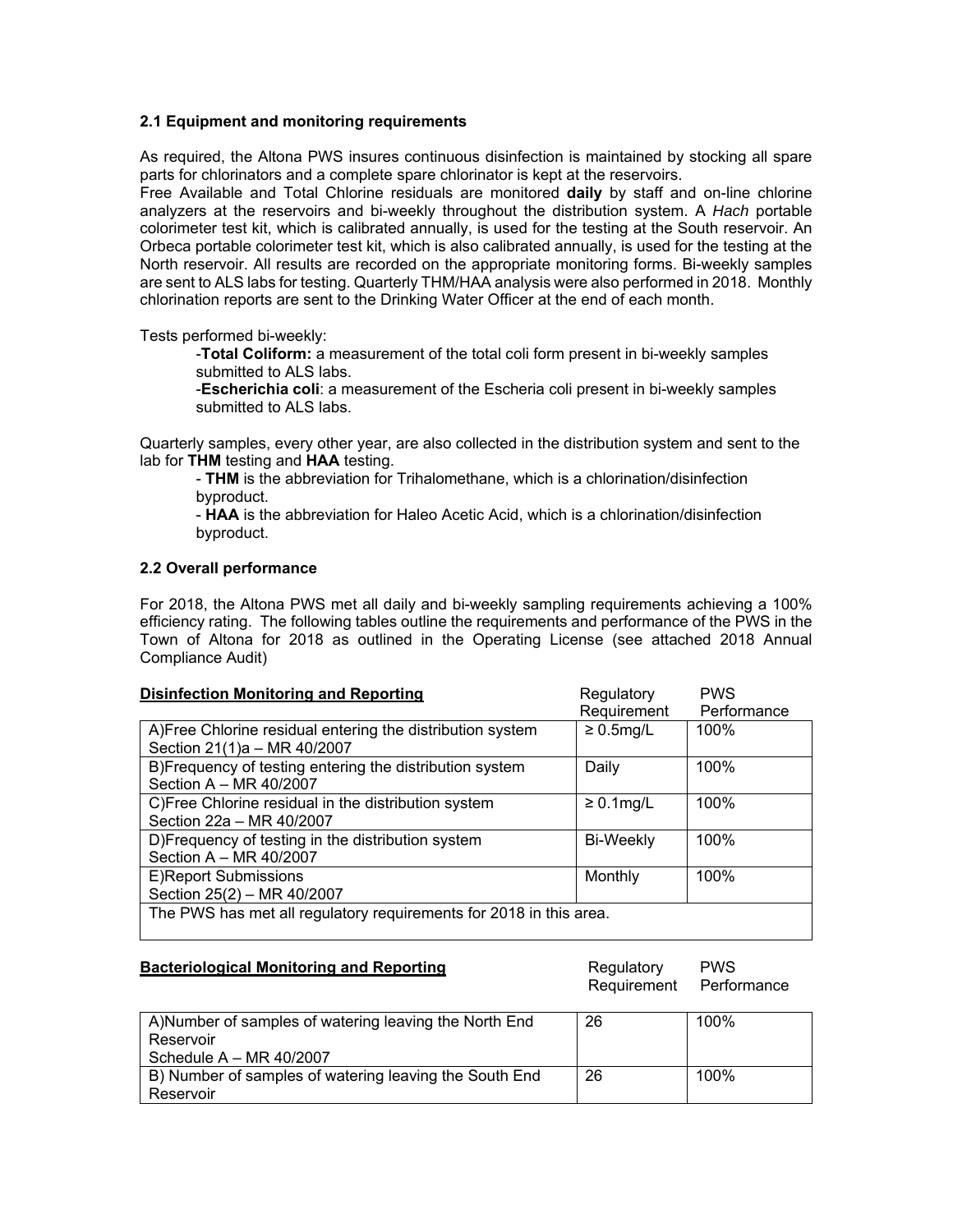| Schedule $A - MR 40/2007$                                                                  |           |      |  |
|--------------------------------------------------------------------------------------------|-----------|------|--|
| C)Number of distribution water samples                                                     | 26        | 100% |  |
| Schedule $A - MR 40/2007$                                                                  |           |      |  |
| D)Frequency of Testing                                                                     | Bi-weekly | 100% |  |
| Schedule A - MR 40/2007                                                                    |           |      |  |
| E)Total Coli form present in samples                                                       | 0 TC per  | 100% |  |
| Section 3(1)b - MR 40/2007                                                                 | $100ml*$  |      |  |
| F)E. Coli present in Samples                                                               | 0 EC per  | 100% |  |
| Section3(1)a - MR 41/2007                                                                  | 100ml     |      |  |
| The Public Water System has met all regulatory monitoring requirements for 2018, excluding |           |      |  |
| THM/HAA. The water system was deemed to be in compliance with all terms and conditions in  |           |      |  |

# **Disinfection By-products Monitoring and Reporting – THMs and HAAs**

THM and HAA requirements are unachievable for PWS 4.00 at this time. The water is out of compliance when it arrives at our reservoirs from the Pembina Valley Water Coop.

#### **Engineering Assessment of Water System Infrastructure and Water Supply Source**

As specified by the operating license, The Altona PWS was required to initiate an Engineering Assessment of the Water System Infrastructure and Water Supply Source. JR Cousin Consultants has completed the Town of Altona Public Water System Assessment 2016 PWS 4.00, Two copies of the report were mailed to The Office of Drinking Water.

# *3. Water System incidents*

the Operating License.

In 2018 there were no major incidents.

# *4. Drinking water orders*

In 2018 there were no Safety orders issued for Altona Public Water System. (see attached 2018 Annual Compliance Audit)

# *5. Boil Water Advisories issued and actions taken*

In 2018 there were no Boil Water Advisories issued for the Altona Public Water System.

# *6. Operational Requirements*

The Town of Altona is in non-compliance with both THM and HAA requirements issued for the Altona Public Water System. We are working with Pembina Valley Water Corporation to remedy this in the future.

# *7. Major Waterline Extensions 2018*

In 2018 there were no major waterline extensions.

# *8. Future system expansion*